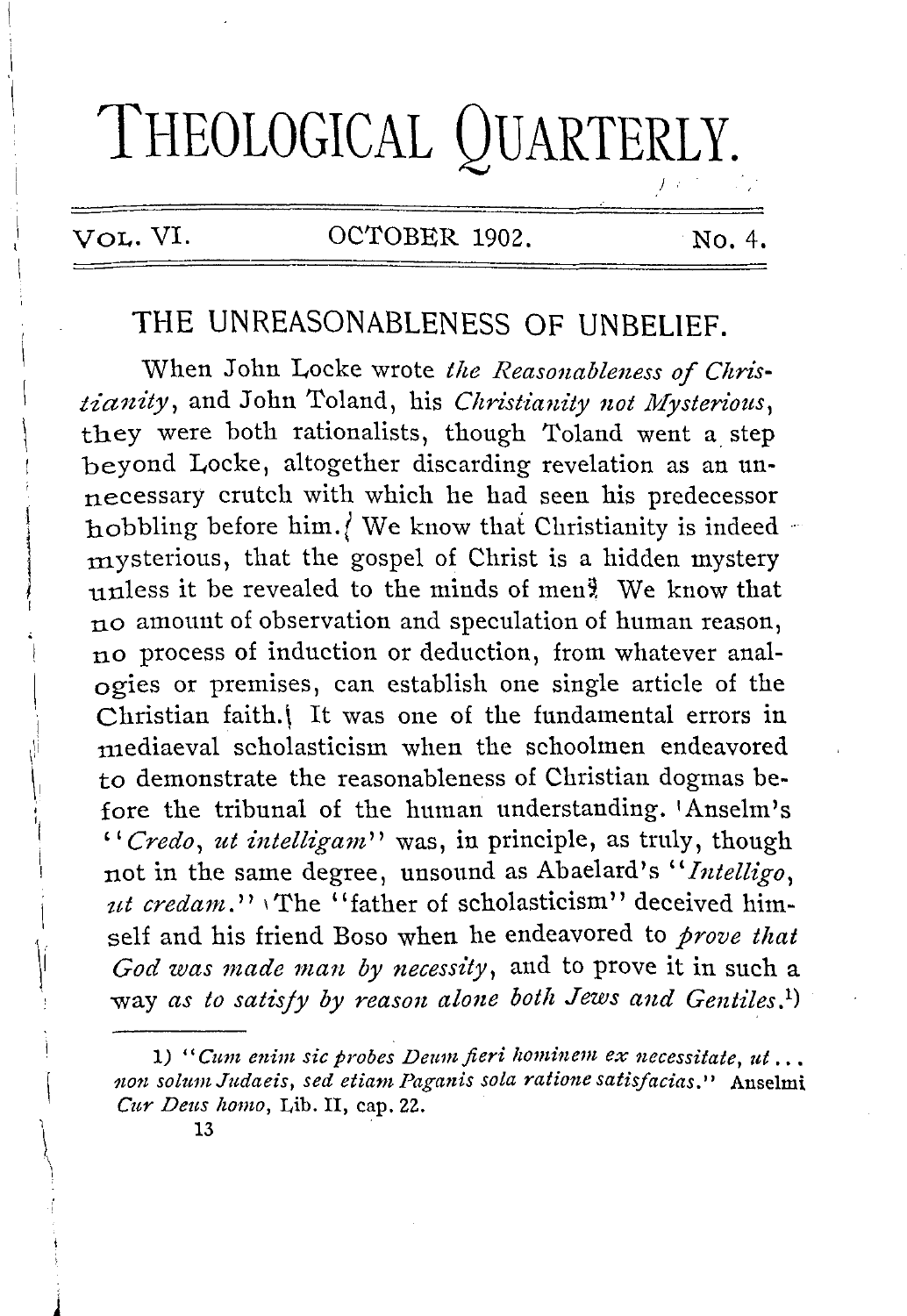# PARAGRAPHS ON INSURANCE.

Insurance, more especially, Life Insurance, has of late been much and variously discussed in various parts of our synod, and from what we have seen and heard of utterances on this subject, the chief difficulty in the way of many brethren toward a correct understanding of some of the aspects of the question would seem to lie in a lack of clearness and precision in their concept of the essentials of the subject and of the distinction between the various kinds of insurance with which we have to deal from an ethical point of view. That there are others besides theologians who are somewhat in the fog concerning the theory and practice of Insurance will appear from the following remarks of an expert, who says:

'' Life insurance is an Egyptian mystery to almost everybody. The number of people in the world who believe they understand it could easily be seated in a small theatre; and, of these, there is probably not one who would admit that the others are better than tyros or dunces. The principle

/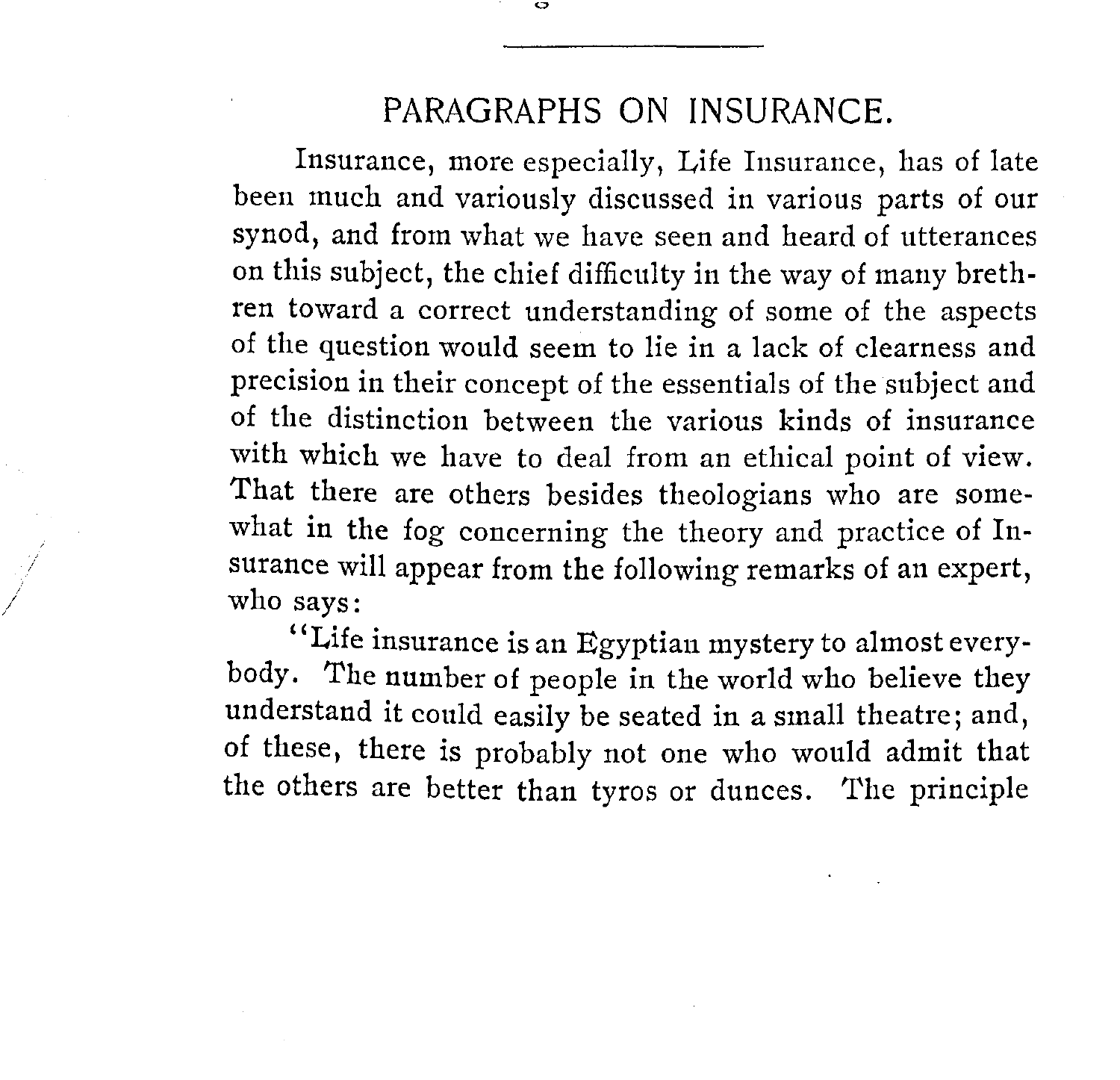------------------~-~------

is simple enough, but as soon as we advance beyond the principle, the differences of opinion begin to manifest themselves, and the further we go, the more they multiply. This mysterious and elusive nature of the business has many advantages for the sharper. It enables him, by skillful glibness, to gloze over difficulties which might otherwise be apparent to the obtuse or the illiterate. It also causes the law of insurance in almost every country to be in such a state that there are loopholes for fraud by any scoundrel who has the ingenuity to invent a new and plausible scheme for that purpose. Again, it leaves the sharper free, even after his operations have been exposed, to argue that the non-fulfilment of his promise was due, not to intentional fraud, but to the unexpected and, perhaps, unaccountable failure of the scheme to 'work out.' If he can do no better, he can so confuse the question as to make a clear exposition of the fraud impossible, and so to leave the world little or none the better for the lesson of his failure. As in the case of other branches of the business, we shall find that life in-· surance, from the beginning and throughout its course, has been attended by evils of many kinds, and has been a potent cause of demoralization."<sup>1</sup>)

The same author writes:

 $\mathbf{I}$ i, ļ.

 $\left\vert \right\vert$ 

 $\mathbf{I}$ 

"Fire insurance, it is true, is not so complicated a business as marine insurance; but it is quite complicated enough to be easily misunderstood, especially by one who has not been brought up to it. One of the most curious things in our modern life is that lawyers-the people who practically make and actually enforce all our statute laws - do not understand insurance. There is no belief more firmly imbedded in the insurance man's mind than thisthat if he goes into court to fight a case, he is as likely to find his lawyer arguing against him as for him. Not because the lawyer is unfaithful, but because he is so often

l} Alex. C. Campbell, Insurance and Crime, p. 187.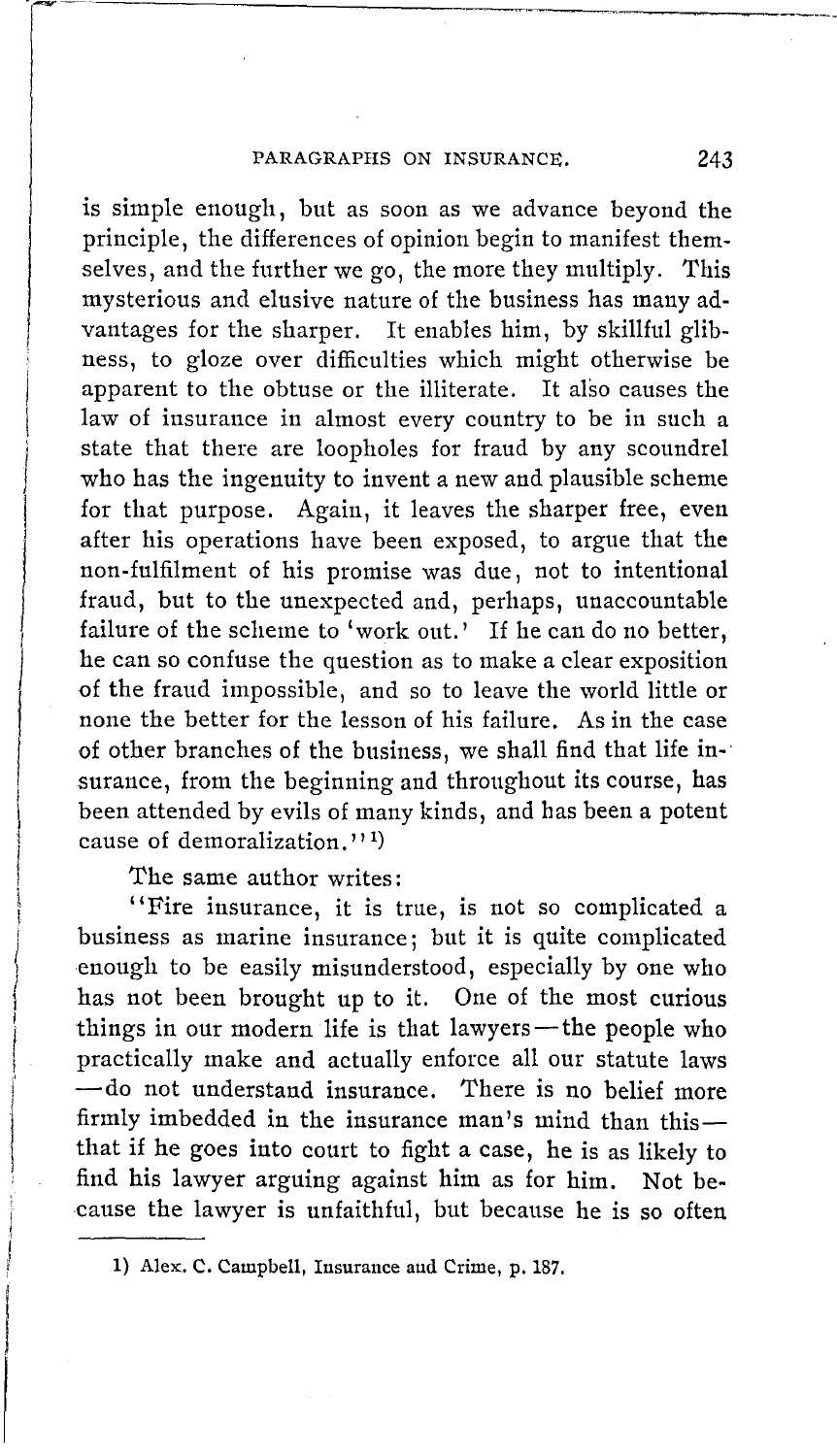unable to get it through his head that in taking up an insurance case, he is dealing not with an ordinary, but with a special contract. Here, for instance, is an article from *Tlte Insurance lvionitor* for April, 1878, entitled, 'Why the Companies are Defeated in the Courts,' which says:

''The unfitness to try an insurance case of the average lawyer who is versed only in a general practice will be attested by all insurance men who have undertaken to coach one of these attorneys during a trial. Over and over again, we have heard the stereotyped complaint, 'We could not make our lawyer understand our case.'''<sup>1)</sup>

It is not our present purpose to contribute a systematic treatise on this *terra minus cognita.* But we hold that the following extracts from several professional writers on Insurance, which we give without further comment, may be welcome and of service to some of our readers.

#### I.

Insurance may be defined as a device, or measure, by which loss or damage from the happening of any named contingency may be borne or shared by the many, instead of falling upon one individual alone.

> Sheppard Homans, Pres. Provident Saving Life Ins. Co., N. Am. Rev., vol. 156, p. 315.

The purpose of insurance is not to guard against loss, but to distribute loss. The insured person who makes a profit out of his insurance, or who fails to suffer loss by it, is in the same position as the man who takes more money out of the bank than he put in. If a man insures his house for exactly what it is worth, say two thousand dollars, and pays therefor twenty dollars, and the house is destroyed, he receives two thousand dollars. Thus, it will be said, he is in exactly as good a position, financially, as he was before. But this is not quite true, for he has lost twenty dollars. In

I) Campbell, Insurance and Crime, p. 171.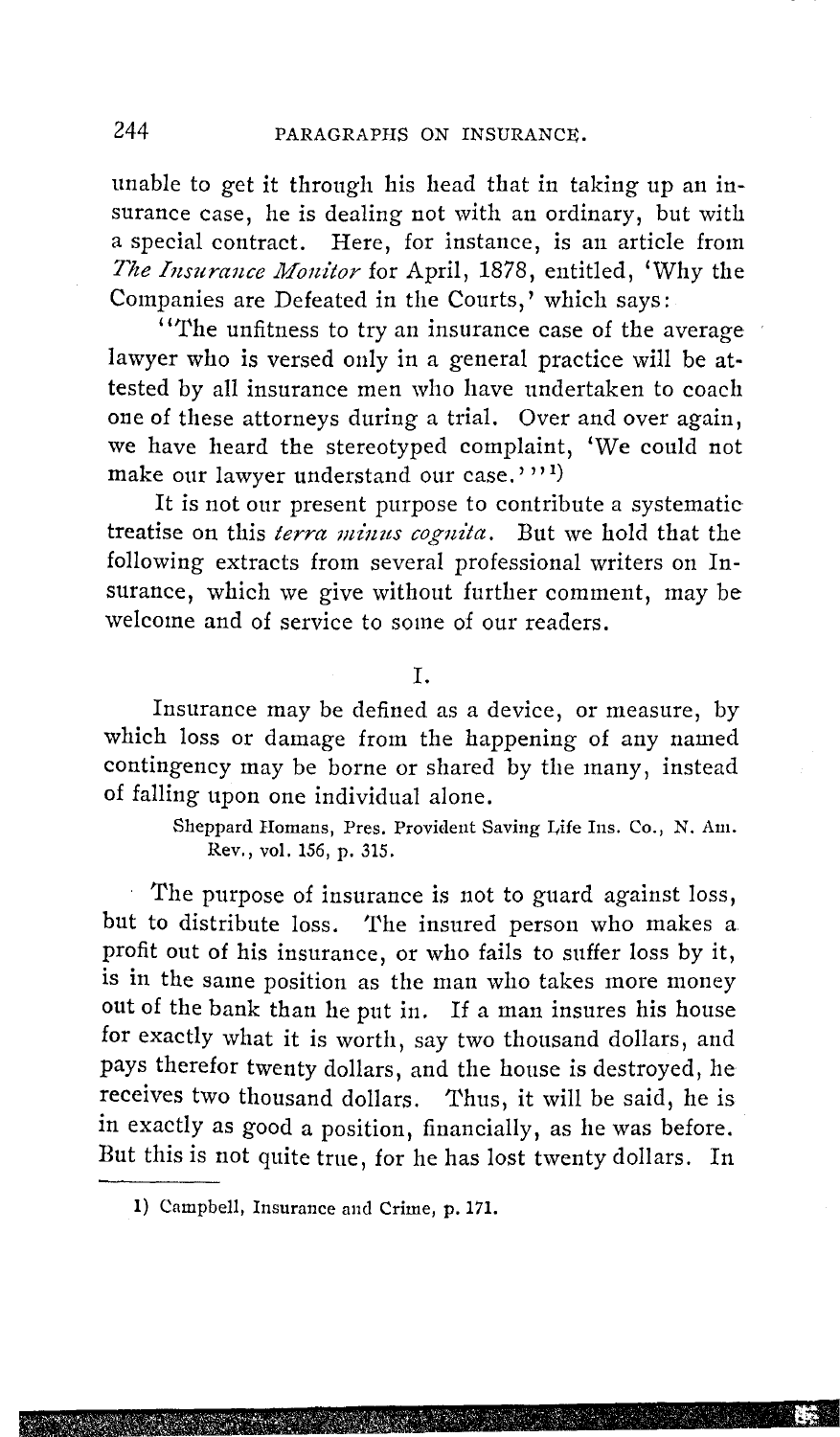this respect, however, he is in exactly the same position as every other man insured for a like amount on equally valuable property and at the same rate-each of them has lost exactly twenty dollars, and each has two thousand dollars less twenty. The fact that the one man has two thousand dollars' worth of cash and the others each have two thousand dollars' worth of house does not affect the comparison. Not a man among them has gained anything, and not a man among them but has lost twenty dollars.

Campbell, Insurance and Crime, p. 4.

There is, theoretically, no money made by insurance. Insurance is technically held to be all loss. Companies or associations which carry on the business are only the distributers of loss.

> Rich'd A. McCurdy, Pres. N. York Mutual Life Ins. Co., N. Am. Rev., vol. 156, p. 303.

Insurance is a guarantee of indemnity; its object is to replace money or other property, actual or prospective, that is lost. Insurance is not designed to avert disaster; it is not designed to afford a profit. If either of these features is added to the contract, as is often done, it makes more than an insurance contract of it.

Campbell, Ins. and Crime, p. 1.

Wherever danger is apprehended or protection required, it holds out its fostering hand, and promises INDEMNITY. This principle underlies the contract, and it can never, without violence to its essence and spirit, be made by the assured a source of profit. Bliss, Law of Insurance,  $22$ .

A compendious and useful volume is *The Chronicle Fire Tables,* a statistical account of the fires in the United States based upon daily abstracts of fire losses made up from the best available information. According to this work, the fire losses in the United States from 1874 to 1898, inclusive, amounted to \$2,585,186,386, the insurance loss being  $$1,512,698,528$ . These figures ... show us that, for more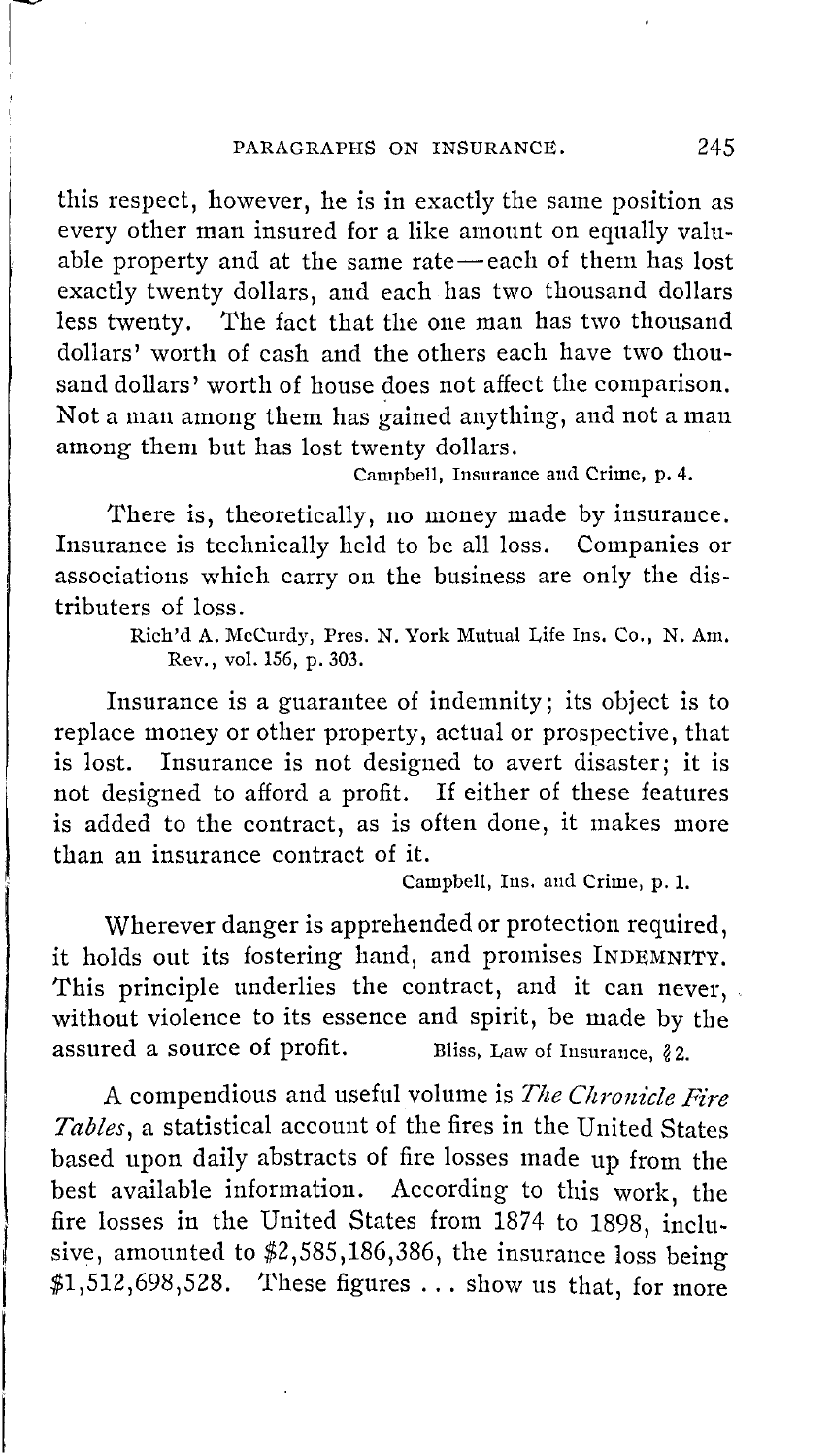## 246 PARAGRAPHS ON INSURANCE.

than a quarter of a century, the loss to the people of the United States by fire amounted to over \$100,000,000 a year. An analysis of the figures shows that the loss of late years has been over \$125,000,000 a year. This would all be a direct loss to the owners of the destroyed or damaged property but for the work that the insurance companies do in distributing it among practically the whole body of property-owners. About sixty-five per cent. of the loss is thus distributed. Campbell, Ins. and Crime, p.149.

As there never was a time, at any rate in the history of northern nations, when the people did not suffer loss through uncontrolled fire, and as there never was a time when men did not unite for their common protection against adverse forces, whether of the elements or of other tribes of men, so there never was a time when fire insurance in some form did not exist. I refer now to the true insurance which provides a fund to indemnify for loss. The old guilds, whose existence in some form was part of the life of the people as far back as we can go in their history, had this as one of their objects. One can imagine that, in some societies, it was not a very prominent object. For instance, Adam Smith tells us that in some parts of Scotland, even in his own time, the building of what was called a house was the work of one man for one day. Under such circumstances, the loss of a house by fire would not be considered a matter worth bothering the neighbors about. In the wooded part of America, the settlers can easily put up as good a house for each family as that family cares to have. But the lifting of the heavy logs is a job beyond the strength of any man. In the case of the burning down of a cabin, the ready help of the neighbors, through the instrumentality of that fine social device, the 'bee,' performed-still performs in many places-all the work that is done in the more complex social life of the cleared country and the cities by the fire-insurance company. Ins. and Crime, p. 124.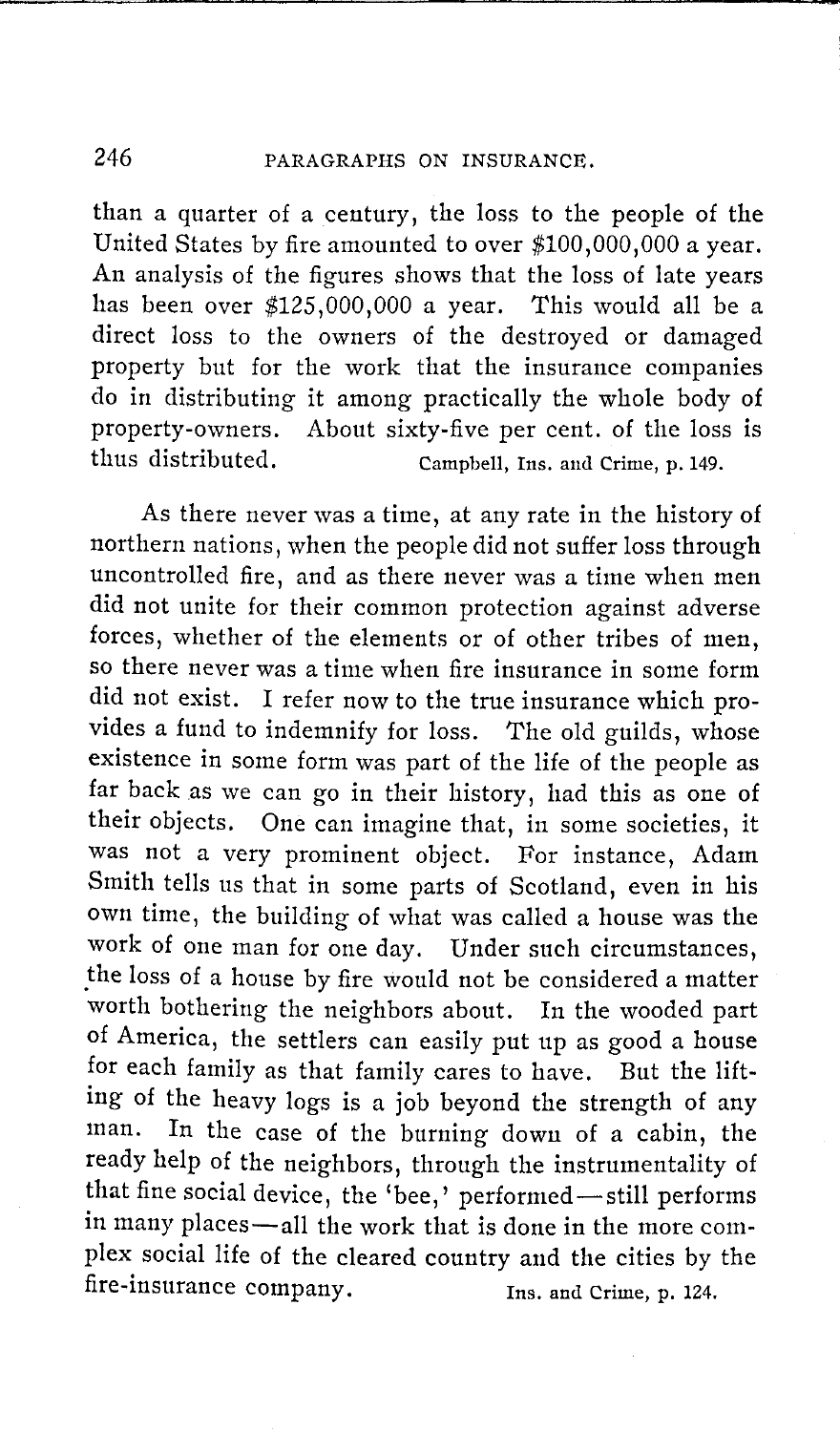~-------------------

The danger to a poor family of being called upon to face ruinous expense, through the sickness and death of one of its members, - paying the doctor and undertaker. buying mourning, and so on, —has led, in some communities, to the formation of insurance societies to distribute the loss thus occasioned. 'Burial clubs' these institutions are<br>often called<br>low line and Crime n 30 Ins. and Crime, p. 30.

II.

The contract of life insurance or life assurance, is one which has been the frequent subject of definition. Baron Parke says: ''The contract commonly called Life Assurance, when properly considered, is a mere contract to pay a certain sum of money on the death of a person in consideration of the due payment of a certain annuity for his life; the amount of the annuity being calculated, in the first instance, according to the probable duration of the life, and, when once fixed, it is constant and invariable. The stipulated amount of annuity is to be uniformly paid on one side, and the sum to be paid in the event of death is always (except when bonuses have been given by prosperous offices) the same on the other." Chief Justice Tindal describes it as a contract in which a sum of money is paid as a premium in consideration of the insurers incurring the risk of paying a larger sum upon a given contingency. The text writers have given similar definitions, with more or less accuracy and conciseness, but the best one is that given by Bunyon, who says after quoting the definition of Chief Justice Tindal: ''The contract of life insurance may be further defined to be that in which one party agrees to pay a given sum, upon the happening of a particular event, contingent upon the duration of a human life, in consideration of the immediate payment of a smaller sum, or certain equivalent periodical payments by another.''

Bliss, Law of Life Insurance,  $\frac{3}{6}$  3.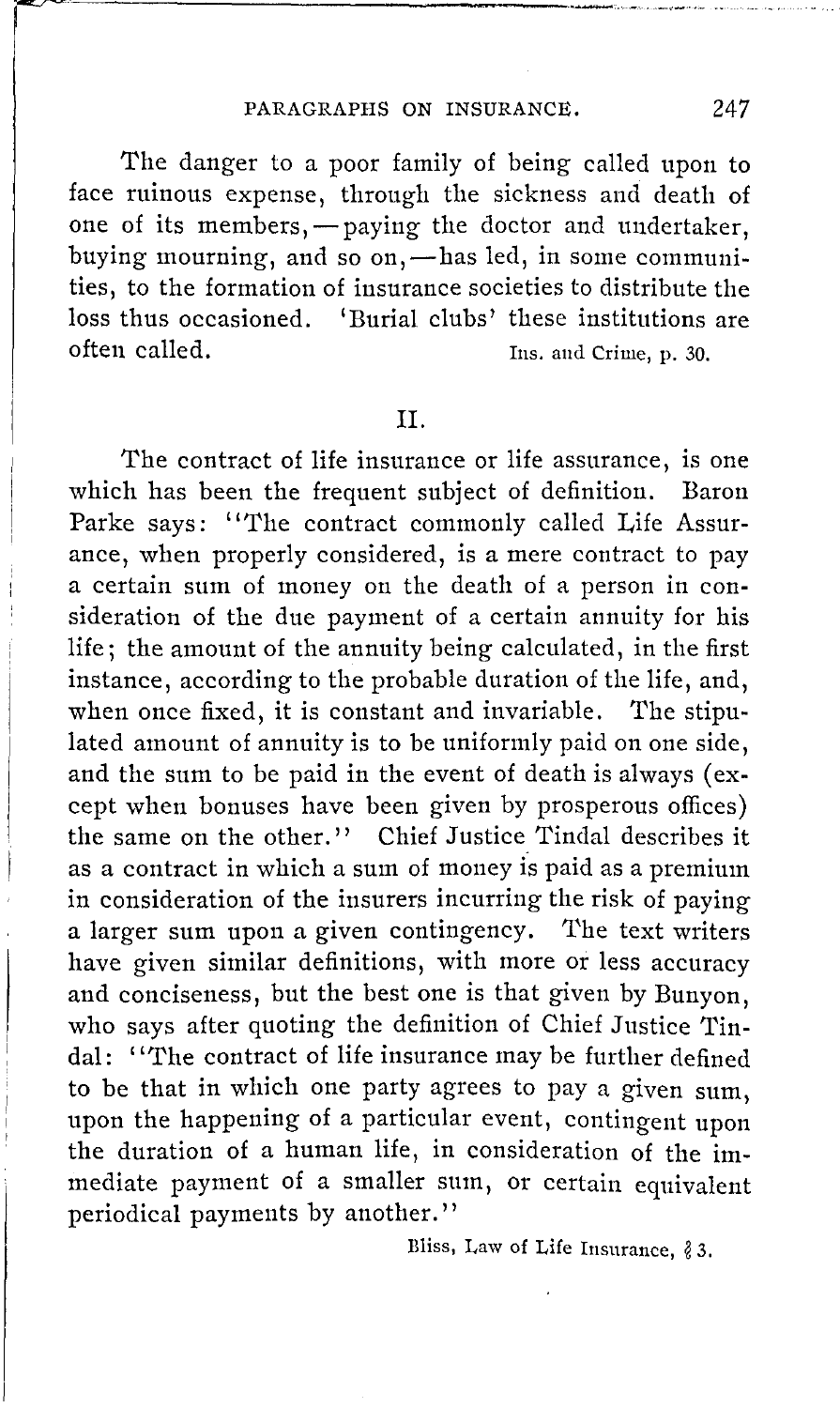In the great case of Dalby *v.* India and London Life Assurance Company, in explaining the difference between the contract of life assurance and that of fire or marine assurance, holding that the former is not, like the latter, a contract of indemnity, Baron Parke said: '' The contract commonly called life assurance, when properly considered, is a mere contract to pay a certain sum of money on the death of a person, in consideration of the due payment of a certain annuity for his life,  $-$  the amount of the annuity being calculated, in the first instance, according to the probable duration of the life; and, when once fixed, it is constant and invariable. The stipulated amount of annuity is to be uniformly paid on one side, and the sum to be paid in the event of death is always ( except when bonuses have been given by prosperous offices) the same, on the other. This species of insurance in no way resembles a contract of<br>indemnity."<br>Bacon, Law of Benefit Societies, 8.16. Bacon, Law of Benefit Societies,  $\frac{3}{6}$  16.

A contract of insurance is ordinarily one of indemnity; that is, the insurer agrees that upon the damage, loss or destruction of something he will, in the agreed way, indemnify the insured. It has been vigorously contended that a contract of life insurance is also one of indemnity, as much as fire or marine insurance. Mr. May, for example, in his treatise on insurance, says: "In the one ample, in his treatise on insurance, says: case, the insurance is against the loss of capital, which produces income; in the other, it is against the loss of faculties, which produce income." And again: "It (the contract) can never, therefore, properly be entered into except for the purpose of security or indemnity; though the fact that the contract may, under certain circumstances, result as a profitable investment, does not vitiate it, if entered into in conformity to the principles which underlie it. But, so far as it seeks any other object than indemnity for loss, it departs from the legitimate field of insurance, and engrafts upon the contract a purpose foreign to its nature." And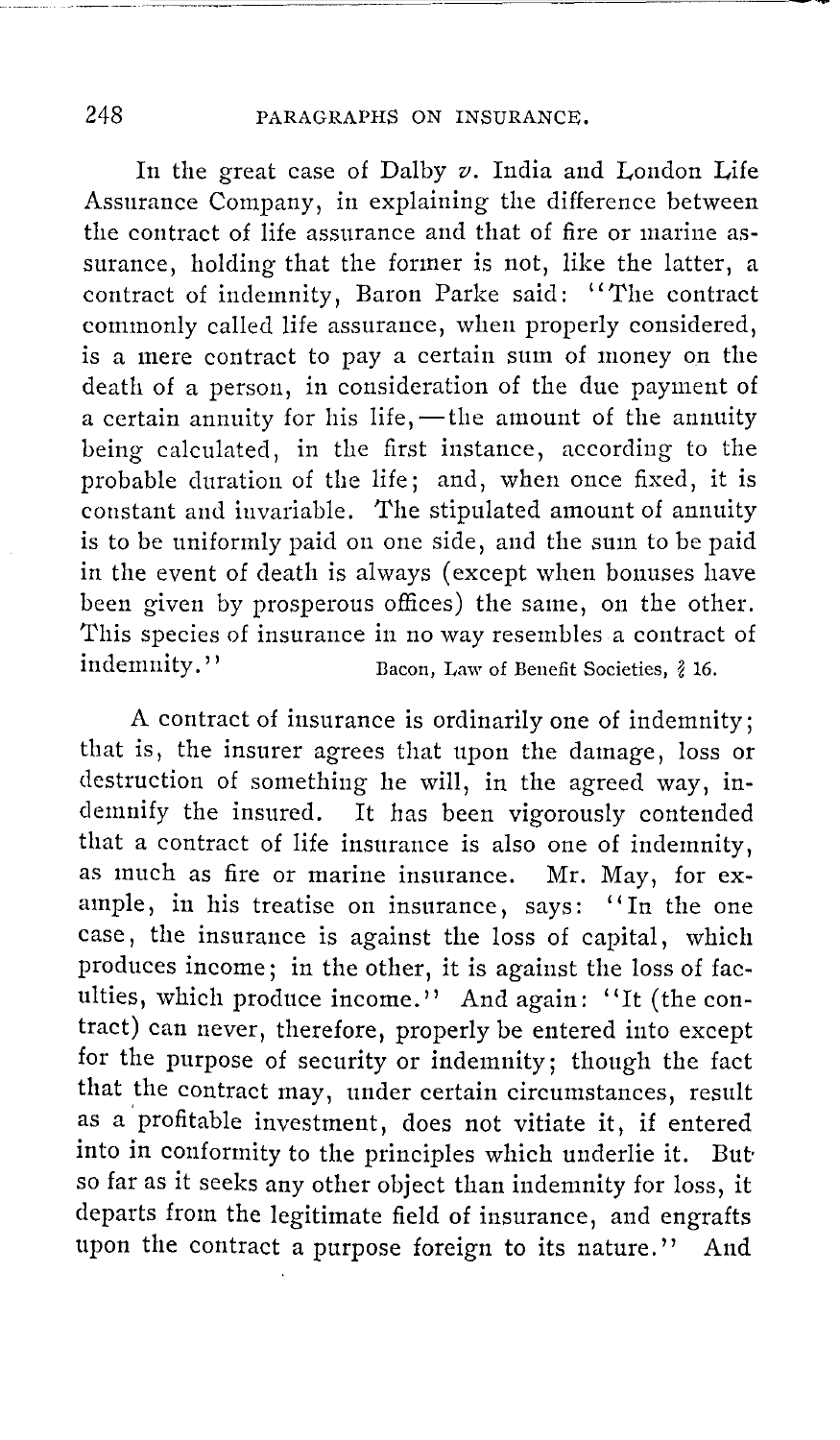yet the same author has said that life insurance ''in some of its phases, is not merely a contract of indemnity, but includes that with a possibility of something more." In Dalby *v*. The India and London Life Ass. Co., it was said of life insurance that it ''in no way resembles a contract of indemnity,'' and Baron Parke again, in referring to the fact that Lord Mansfield decided the case of Gods all *v.* Bolders on the theory that a life insurance contract was, like one of marine insurance, one for indemnity only, says: "But that is not of the nature of what is termed an assurance for life; it really is what it is on the face of it,  $-a$  contract to pay a certain sum in the event of death." The Supreme Court of the United States cites this case and approves its reasoning, saying: "In life insurance the loss can seldom be measured by pecuniary values." We must conclude, therefore, that, though sometimes, as where a creditor insures the life of a debtor, the contract is in the nature of an indemnity, still, strictly speaking, a life insurance contract is not generally one of indemnity.''

Bacon, Law of Benefit Societies, § 163.

A policy of life insurance differs in an important respect from a policy of marine or fire insurance. The latter are contracts of indemnity, and if the insured recovers the amount of his loss from any other source the insurer may recover from him *pro tanto*. "Policies of insurance against fire or marine risk are contracts to recoup the loss which parties may sustain from particular causes. When such a loss is made good *alz'unde,* the companies are not liable for a loss which has not occurred; but in a life policy there is no such provision. *The policy never refers to the reason for effecting it.* It is simply a contract that in consideration of a certain annual payment, the company will pay at a future time a fixed sum, calculated by them with reference to the value of the premiums which are to be paid,· in order to purchase the postponed payment.''